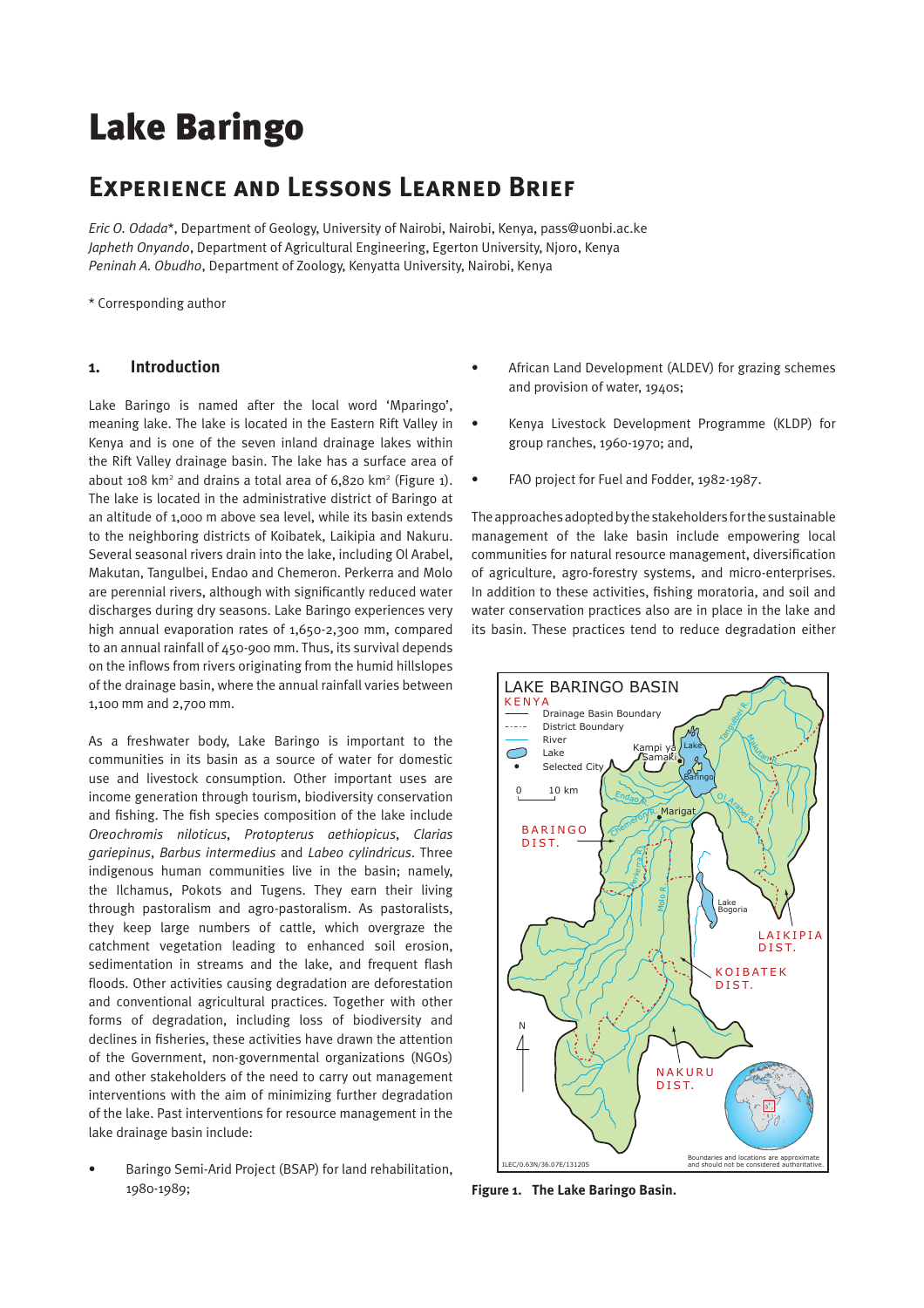by reducing pressures on certain resources, especially land, through the provision of alternative sources of income, or by effecting direct conservation measures. The institutions involved in carrying out these management activities include the following:

- **Public Institutions**. Kenya Marine and Fisheries Research Institute (KMFRI); Kenya Forestry Research Institute (KEFRI); Baringo County Council; Ministry of Agriculture (MoA); Ministry of Water Resources and Development (MoWR&D); Ministry of Environment and Natural Resources (MENR); Ministry of Livestock and Fisheries (MoLF); Kenya Agricultural Research Institute (KARI);
- **Private Organizations**. Block Hotels;
- **NGOs**. World Vision; Rehabilitation of Arid Environment (RAE) Trust; and,
- **Community-Based Organizations (CBOs)**. Honey Care; Women's Groups.

The management of the lake and its basin carried out by the above institutions in the past was mainly sectoral in nature. The need for integrated management was realized from lessons learned from past projects. Thus, the involvement of UNEP and the Global Environmental Facility (GEF) through the Lake Baringo Community-Based (LBCB) Land and Water Management Project has facilitated integrated management of the lake and its basin. In this program, capacity building and creation of awareness of local communities were undertaken, along with coordination and facilitation of the stakeholders, to facilitate sound management of Lake Baringo and its drainage basin.

# **2. Background**

Lake Baringo is a freshwater lake with importance to the population of its drainage basin as a source of water for domestic use and for watering livestock. It is also a source of food to the community, especially fish. Currently, the species composition of the lake is as follows: *Oreochromis niloticus* (80.4%), *Protopterus aethiopicus* (7.95%), *Clarias gariepinus* (9.8%), *Barbus intermedius* (0.96%) and *Labeo cylindricus*. *Barbus* rarely appear in the fishermen's catches, while *Labeo* has almost disappeared from the lake since the damming of the inflowing rivers, which interfered with its breeding habits (Aloo 2002). The lake also is a source of vegetation products such *Aeshynomena elephroxylon*, which is used for boat construction, and water lily for making domestic bread (ugali). About 500 families live in Kampi ya Samaki, a center which has grown mainly because of fishing activities in the lake. Half of the population in this center are fishermen and 300 are fish handlers, while others earn their living through activities such as boat construction. Due to an over-dependence on fishing, there has been a remarkable fluctuation in fish production (Figure 2). The estimated economic value of the fishery for the

year 2002 was based on experimental fishing, while that for 2001, the year of establishment of a fishing moratorium, was derived through interpolation.

Fish is a source of food, and the sale of fish to nearby urban centers also generates income for the local people. Through fishing, the lake provides employment to the fisher folk and the young tour operators who own boats. The boats are used by tourists for navigation in the lake. The lake also is an important tourist attraction because of its rich biodiversity, which comprises hippos, birds and crocodiles, among others. Its shoreline also is used as a grazing ground for livestock, especially during dry seasons when the catchment is dry and grass is scarce. The local people also use the lake for navigation to link the eastern and the western parts of Baringo **District.** 

Records indicate that between 1969 and 1972, the average depth of the lake was 8 m. In early 2003, before the onset of the long rains, the average depth was 1.7 m. The current average depth is 2.5 m, with the deepest end of the lake being 3.5 m. This increase in water depth was due to prolonged long rains during 2003, especially in the humid upper catchments. The surface area of the lake has shown a decreasing trend. Studies by Onyando (2002) revealed that the area of the lake in 1976 was 219 km<sup>2</sup>, in 1986 it was 136 km<sup>2</sup>, in 1995 it was 114 km<sup>2</sup>, and in 2001 it was 108 km<sup>2</sup>. Based on these trends, the author extrapolated the lake's surface area into the future, suggesting that by 2025, the surface area will be reduced by 50% if the current trend continues (Figure 3).

The boundary of the drainage basin lies on the Tugen Hills to the west, the Eldama Ravine ranges to the south, and the Laikipia Plateau to the east. These hills rise as high as 2,800 m above mean sea level (AMSL), while the lake is at an altitude of about 1000 m AMSL. The geology of the area is mainly undifferentiated volcanic rocks, while the soils are of clay type. The landscape is characterized by steep slopes from the Tugen Hills and Eldama Ravine Highlands to the Perkerra River,



**Figure 2. Trend of Fish Production in Lake Baringo**  (comprising *Oreochromis***,** *Clarias***,** *Barbus***,**  *Protopterus* and *Labeo*).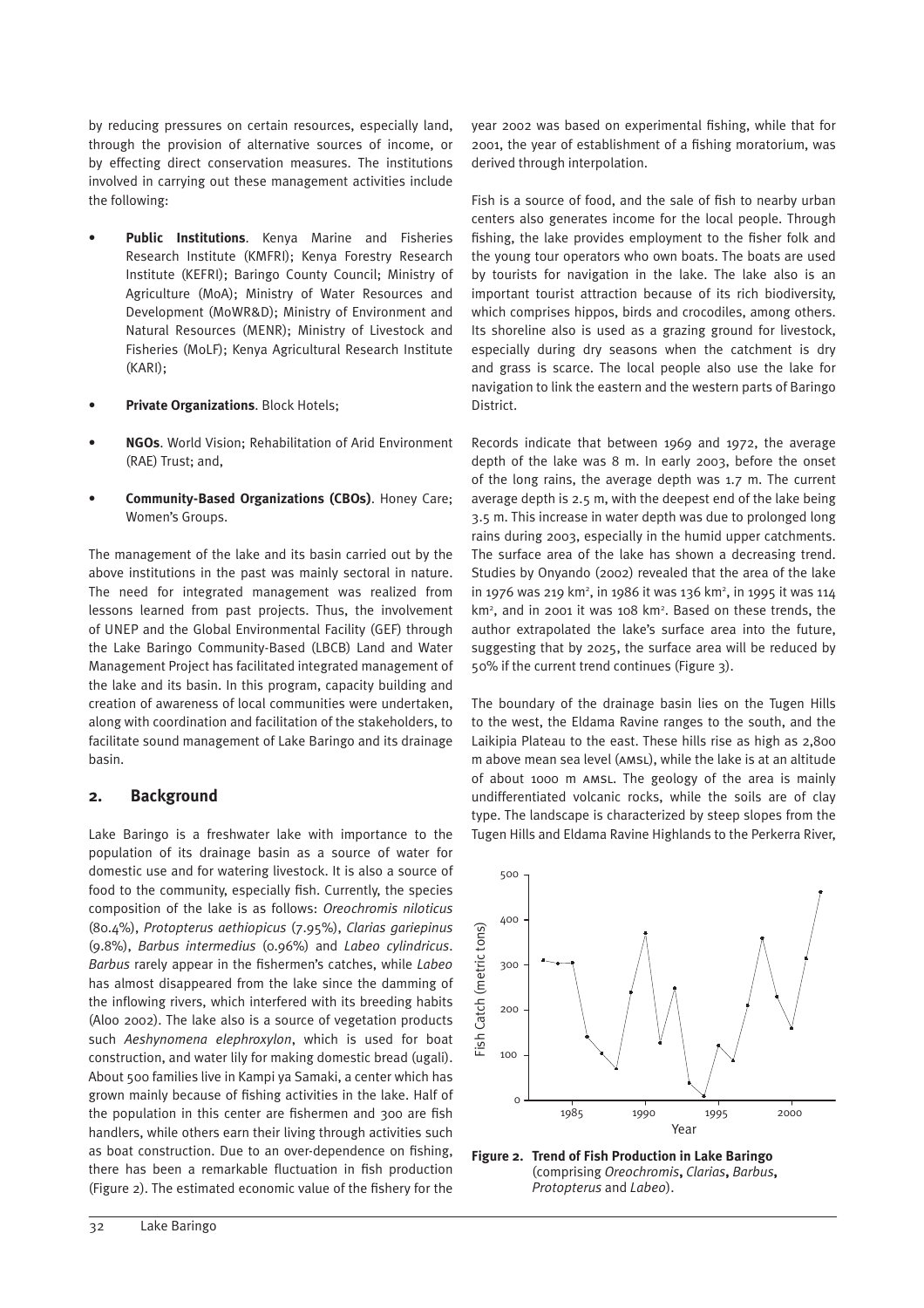grading in to gentle slopes, and finally to the flood plains of Marigat and Lake Baringo.

Although Lake Baringo is located in a semi-arid zone, its catchment covers a range of climatic zones, from semi-arid through semi-humid and sub-humid, to a small portion in the humid zone. The mean annual rainfalls in these zones are 450 mm to 900 mm (semi-arid), 800 mm to 1,400 mm (semi-humid), 1,000 mm to 1,600 mm (sub-humid) and 1,100 to 2,700 mm (humid). The mean annual potential evaporation amounts for these areas are 1,650 mm to 2,300 mm (semi-arid), 1,450 mm to 2,200 mm (semi-humid), 1,300 mm to 2,100 mm (sub-humid), and 1,200 mm to 2,000 mm (humid). The risk of crop failure is 25% to 75% in the semi-arid zone, 5 to 10% in the semi-humid zone, 1 to 5% in the sub-humid zone and less than 1% in the humid zone. Similarly, the potential for plant growth in these zones can be classified as medium to low, high to medium, high, and very high, respectively. These figures indicate that the semi-arid zone, in which Lake Baringo is located, is a fragile environment with low natural life-sustaining properties, thereby requiring urgent conservation attention.

The rainfall characteristic of the basin is bi-modal, intense and erratic. The long rains occur in the months of April to August, while the short rains fall from October to November. Daily rainfall monitoring in the basin dates back to 1903. Since that time, a total of 101 stations have been installed in the catchment by various organizations, including the Kenya Meteorological Department, research organizations and individuals. However, only 66 stations are currently operational. This translates into a density of 97 km<sup>2</sup>/gauge, which is less than the World Meteorological Organization's (WMO) recommendation of 17 km2 /gauge. Streamflow monitoring started as early as 1926, with a total of 26 river gauging stations having been installed at different times since then in various locations in the rivers flowing into Lake Baringo. Most of the above stations are not currently operational, due to poor maintenance of the gauges. Thus, the available data contain a lot of gaps, which is a drawback in managing the basin's water resources.



**Figure 3. Observed and Predicted Surface Area of Lake Baringo.**

Lake Baringo is the lifeline of the communities living in its basin, especially in the vicinity of the lake. These communities include the Pokots to the north, the Tugens to the east and the Ilchamus to the south and eastern sides. The Ilchamus form about 50% of the riparian population, and are mainly pastoralists. The Ilchamus and Pokots mainly practice agropastoralism, with emphasis on pastoralism, while the Tugens are primarily agriculturalists. These communities are politically marginalized, especially the Ilchamus and the Pokots. Thus, their poverty level is high and they have limited access to tap water, health facilities and other services. Livestock overgrazing is a major problem in this area, since the pastoralists are not willing to reduce the number of their herds to conform with the available food biomass. Their livestock is comprised of cattle, sheep and goats. Dry seasons are critical periods for raising livestock, since grass is rare at that time and most cattle graze along the lakeshore, thereby interfering with the lake's ecosystem. The land tenure system is group ranch, with grazing being communal. This accelerates soil erosion, as the cattle graze together and are driven together from place to place in search of pasture. Another area of conflict is cattle rustling, which creates friction between communities in the basin, hence limiting collective responsibility in the management of the lake and its basin.

The streams flowing into Lake Baringo originate from humid and sub-humid hillslopes, where the annual rainfall is more than 1,000 mm. These hillslopes are the major recharge areas, but belong to administrative districts that, while within the basin, are not riparian to the lake (the lake is surrounded by the Baringo District). This creates restrictions in river basin management, since the administration in every district is unique. Although some low level of interaction exists between the districts, it must be enhanced to facilitate effective management of the basin's natural resources. The hillslopes, which are in the water recharge areas, have undergone deforestation in the recent past, through land conversion to create more land for agriculture, and through harvesting of forest products for timber, wood fuel and charcoal. The forested areas of the catchment have decreased by about 50% since 1976. Consequently, groundwater recharge has decreased, with streams drying up more often during the dry seasons, while they cause flash floods during the rainy seasons. As a result of the floods, loss of property and displacement of people has been prevalent in the lower reaches of the basin.

The benefits accruing from the lake include water for domestic and livestock use, fisheries, tourism and biodiversity. Irrigated agriculture is another major benefit derived from the water resources of Lake Baringo basin, mainly through water abstraction from the Perkerra, Endao and Chemeron Rivers. The crops grown in the irrigation schemes include maize, water melons, tomatoes, onions, pawpaws and oranges, among others.

The Lake Baringo drainage basin is endowed with rich terrestrial and aquatic biodiversity, including natural vegetation, wildlife, birds and fisheries. For example, there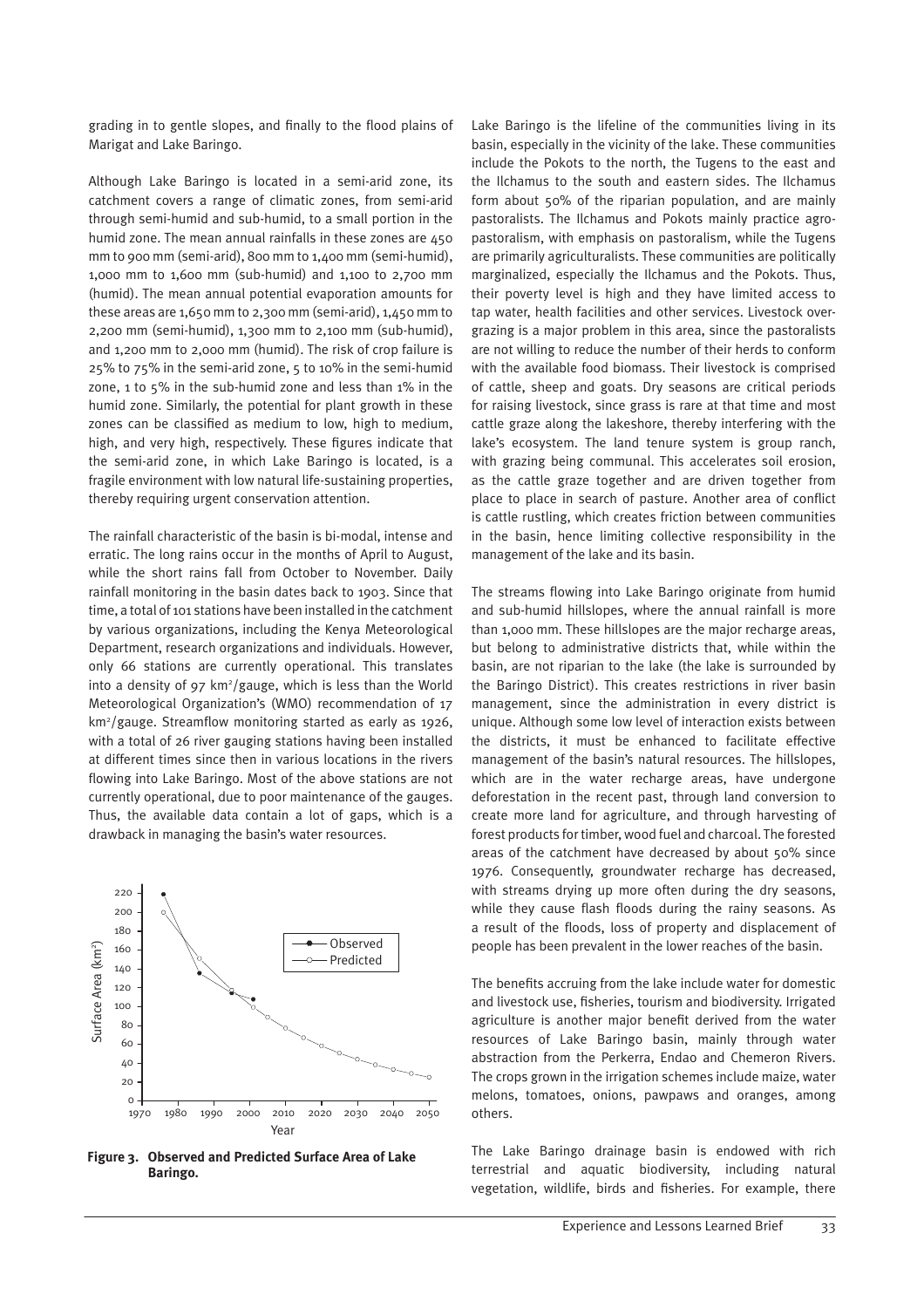are about 400-500 different bird species (Gichuki 2000), most of which reside in areas with intact woodland and grassland and rehabilitated lands. Such areas also have a variety of plant species. Reports also have indicated there are about 40-60 hippos in the lake, while crocodiles numbering about 20 also occur there. In addition to the lake, the biodiversity offers a resource base for tourism attraction. Through tourism, the area has been opened to other regions, both nationally and internationally. This has promoted business enterprises and the interchange of knowledge and technologies through interactions between the locals and foreigners. By attracting foreigners, the lake and its basin have attracted markets for local agricultural and livestock products.

### **3. Biophysical Environment**

#### 3.1 Water Quality Conditions

The quality of water in Lake Baringo has deteriorated over time. The main concern is turbidity, which has increased because of high rates of sedimentation resulting from increased soil erosion in the catchment. The turbidity values recorded in recent analysis range between 350-900 NTU, which are rather high values. Related to the increased turbidity is reduced water transparency, which is less than 0.1 m as measured by Secchi disc. Physio-chemical analyses of the lake have been carried out in the past, with the most recent and reliable analysis done between June 2001 and May 2002 (Ballot *et al*. 2003). The parameters analyzed in this latter study are shown in Table 1.

As shown in Table 1, the physical conditions of Lake Baringo are characterized by high temperature and low transparency. The pH of the lake is relatively high because of the alkaline hot spring discharge from Kokwa Island, which is located in the lake. The conductivity and salinity indicate the sub-salinity of the lake (Hammer 1986) while the high total nitrogen and total phosphorus concentrations reflect the hypereutrophic condition of the lake.

# 3.2 Biomass Production

The turbid water of Lake Baringo is characterized by a greenish color related to the presence of the dominant cyanobacterium, *Microcystis aeruginosa*, which dominates the lake's phytoplankton community. Primary production in the open water is very low, due to the turbid nature of the lake water. Thus, the phytoplankton population is limited to only the positively-buoyant species, including *Microcytis aeruginosa*, *Melosira granulata* and *Anabaena carcinalis*. The lake's high turbidity limits light penetration into the water column, resulting in low biomass production. Recent analyses revealed the concentration of phytoplankton biomass to range between 1.5-8.2 mg/L (Ballot *et al*. 2003). The main phytoplankton groups in Lake Baringo are shown in Table 2.

*Microcystis aeruginosa* dominates in Lake Baringo, compared to the other phytoplankton, because it is able to develop gas vacuoles in its cells, allowing it to regulate its buoyancy. This ability to control vertical location enables it to locate itself in the water column where it can receive relatively more light in the turbid water of Lake Baringo. Other factors contributing to the dominance of *Microcystis* are temperature and nutrient loading. The growth rates of bloom-forming cynobacteria like *Microcystis* are optimal at 25°C, which falls within the temperature range measured in Lake Baringo (i.e., 23.7- 26.3°C). The total phosphorus (TP) and total nitrogen (TN)

| <b>Parameters</b>       | <b>June 2001</b> | November 2001 | January 2002  | <b>May 2002</b> |
|-------------------------|------------------|---------------|---------------|-----------------|
| Water temperature (°C)  | 26.3             | 26.1          | 23.7          | 24.9            |
| Secchi depth (m)        | $\langle 0.1$    | $\langle 0.1$ | $\langle 0.1$ | $\langle 0.1$   |
| pH                      | 9.0              | 8.8           | 9.1           | 9.1             |
| Conductivity (mS/cm)    | 1.66             | 1.39          | 1.51          | 1.67            |
| Salinity (‰)            | 0.7              | 0.5           | 0.6           | 0.7             |
| Total nitrogen (mg/L)   | 8.0              | 1.8           | 1.0           | 0.5             |
| Total phosphorus (mg/L) | 1.3              | 1.0           | 0.6           | 1.0             |

**Table 1. The Physio-Chemical Conditions of Lake Baringo During June 2001 to May 2002.**

Source: Ballot *et al. (*2003).

|  | Table 2.    Mean Biomass Production of the Main Phytoplankton Groups in Lake Baringo During June 2001 to May 2002. |  |  |  |  |
|--|--------------------------------------------------------------------------------------------------------------------|--|--|--|--|
|--|--------------------------------------------------------------------------------------------------------------------|--|--|--|--|

| Phytoplankton groups (mg/L) | <b>June 2001</b> | November 2001 | January 2002 | <b>March 2002</b> | <b>May 2002</b> |
|-----------------------------|------------------|---------------|--------------|-------------------|-----------------|
| Cynopyceae                  | 5.45             | 1.64          | 0.67         | 0.22              | 2.53            |
| Bacillariophyceae           | 0.26             | 0.19          | 0.04         | 0.46              | 0.03            |
| Chlorophyceae               | 1.84             | 0.52          | 0.34         | 0.8               | 0.17            |
| Euglenophyceae              | 0.62             | 0.08          | 0.56         | 0.03              | 0.0             |
| Cryptophyceae               | 0.0              | 0.04          | 0.07         | 0.03              | 0.05            |
| <b>Total Biomass</b>        | 8.17             | 2.47          | 1.68         | 1.54              | 2.77            |

Source: Ballot *et al.* (2003).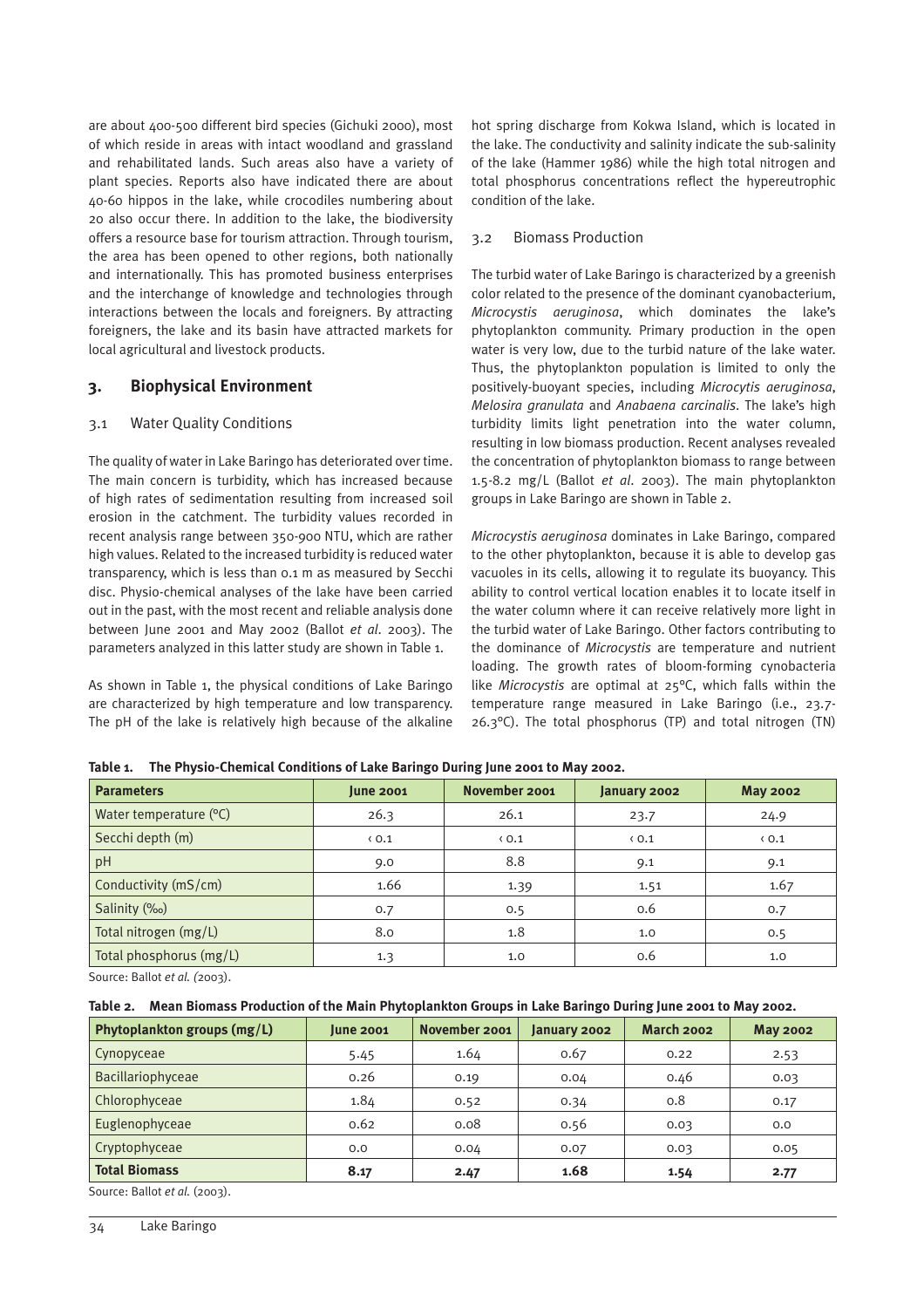concentrations of 1.0 mg/L and 2.8 mg/L, respectively, indicate high nutrient loading to the lake. However, the production of cyanobacteria at levels between 0.2 and 5.5 mg/L is not commensurate with the TP and TN concentrations in the lake. Hartebeesport Reservoir in South Africa, for example, with similar TP and TN concentrations, has *Microcystis* production levels between 20-50 mg/L (Zohar and Robarts, 1990). This latter production level is about 10 times that of Lake Baringo, thus illustrating the degree that high turbidity can limit lake production.

# 3.3 Land Use Changes

Although industrial and urban development in the basin have gradually increased over time, agricultural development has increased rapidly, particularly in the upper reaches, where the climate is conducive for such activities. The natural forest in this region also has been exploited for timber, wood fuel and settlement. The benefits being lost as a result of deforestation include the functioning of the forest as a moisture reservoir: forests store 100 times more water than grasslands, capture air moisture and increase the incidence of rainfall, regulate river flow and prevent flooding, reduce the sediment load in river water, and regulate rainfall patterns. In addition to these benefits, forests are a center for biodiversity and attract tourism. The Lake Baringo drainage basin has lost more than 50% of its natural forest cover, decreasing from 829 km2 in 1976 to 417 km2 in the 2001. Thus, the same proportion of the benefits derived from the forests also has been lost.

The undergrowth in natural forest cover, and the humus-rich soil, encourage groundwater retention and recharge. This feature ensures a regulated streamflow throughout the year, compared to deforested catchments with short durations of high magnitude flows during the rainy seasons and reduced low flows during the dry seasons. This phenomenon leads to faster drying of rivers, as observed in Lake Baringo drainage basin. It is worth noting that the tree species also is important; eucalyptus, for example, consumes more water and has little undergrowth, thereby leading to faster depletion of sub-surface water reserves. When cut, such trees can cause low flows to increase. Other species, such as *Luceana leucocephala*, use less water and encourage undergrowth, soil water retention, and groundwater recharge in a manner similar to natural forests. When cut, such trees and forests can cause low flows to decrease.

The effects of climate change in the region are evident from the decreasing snow coverage on top of Mounts Kenya and Kilimanjaro. This is attributed to global warming, which increases the temperature of the air. Deforestation facilitates the accumulation of greenhouse gases, such as carbon dioxide, in the atmosphere. These gases can cause global warming and, hence, higher atmospheric temperatures. Increased air temperatures can lead to increased evaporation from the lake, resulting in a reduced water level in the lake. Overall, the potential effects of climate change on Lake Baringo are not yet been well understood, due to a lack of reliable data.

#### 3.4 Sedimentation

Sedimentation is considered to be the main environmental threat to the lake. It reduces both the depth and surface area of the lake, in addition to destroying the habitats of aquatic animals. The parts of the catchment that produce the most sediment are the steep slopes with erodable soils. Such areas include the footslopes of Tugen Hills around Cheberen and Tenges. The rates of soil erosion in these areas are as high as 205.79 metric tons/hectare/year. In other areas, soil erosion is quite low, being around 2.21 metric tons/hectare/year. The eroded soils are deposited on the flat lower reaches of the drainage basin and in the lake. The estimated sediment yield of the Lake Baringo basin, as extrapolated from erosion studies of the Perkerra catchment, is 10.38 million metric tons/ year (Onyando 2003). Other estimates made three decades ago showed sediment yields of 13.5 million metric tons/year (Pencol Engineering Consultants 1981).

#### 3.5 Water Abstractions and Impacts on Biodiversity

In addition to siltation, reduced recharge and damming of rivers also pose a threat to the lake. The dams are meant to accumulate water for irrigation, and for rural and urban water supply. For example, the Kirndich Dam, which covers an area of 2 km<sup>2</sup> on the Endao River, supplies water to the town of Kabarnet. Other dams include Chemeron Dam (area of 1 km<sup>2</sup>), which is used for irrigation. Water diversions for irrigation also have been made from the Perkerra, Molo and Ol Arabel Rivers. These water abstractions also have contributed to reduced streamflows. Both the lake and its rivers have been used throughout their history to water animals at various points. Therefore, the decreased water levels have significant impacts, especially on the livelihoods of the communities living downstream. This problem is likely to continue as long as the population in the upper catchment continues to increase.

The reduced water inflows to the lake resulted in a low lake depth of about 1.7 m early in 2003. Only a limited number of aquatic animals can survive under such conditions. The fish community, for example, has been very much impacted by this situation, with over-fishing also threatening their survival. The mean size of *Oreochromis niloticus*, for example, decreased to 15 cm, necessitating a fishing moratorium in the 2001. Other fish species (e.g., *Barbus* and *Labeo*, which migrate upstream to spawn) are presently close to extinction in the lake.

#### 3.6 Socioeconomic Factors

Socio-economic factors also have had both direct and indirect impacts on the lake. These include:

- Increased demands for developing and using lake resources such as fish, water, and tourist facilities;
- Limited public awareness and understanding of human impacts on the lake including low literacy levels, cultural beliefs, and stratification within communities;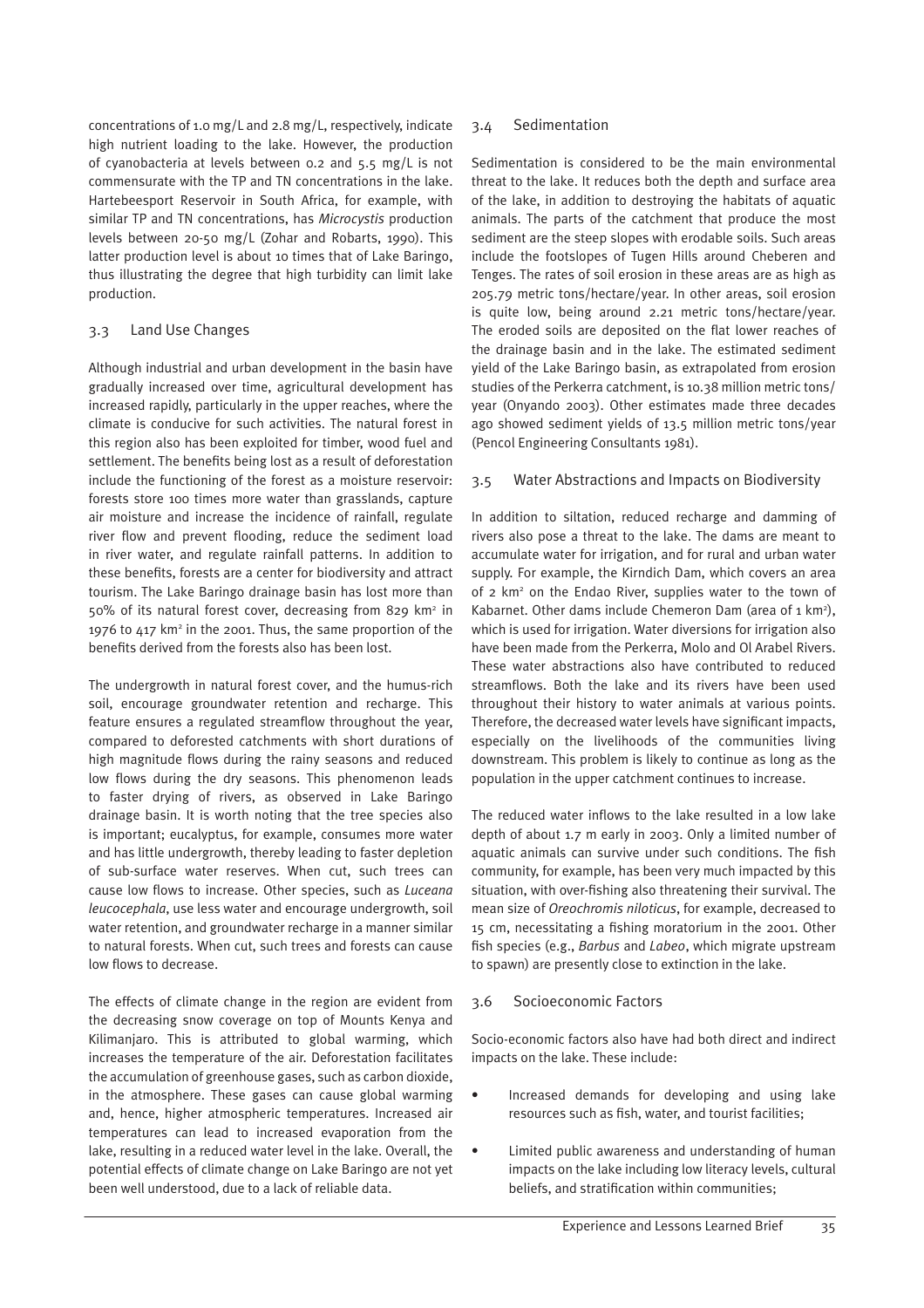- Insufficient governance and accountability systems which involves inadequate consultation, a lack of expertise, and insufficient mobilization of institutions to address problems;
- High poverty levels which compound disasters due to droughts and floods, low crop yields and low livestock returns; and,
- Finally, poor land management with cultivation of river banks and cultivation of steep slopes without conservation measures.

### 3.7 Other Problems

Other environmental and sustainability problems associated with the lake include invasive species, especially *Prosopis juliflora*, a fast-spreading shrub with hairy evergreen leaves. It was introduced in 1982 and has spread to cover much of the grazing land in Baringo District, especially around the lake. The shrub forms an extensive and impenetrable thicket that gradually chokes out other plants, including the acacia tree and grass, leaving much of the soil bare and prone to erosion. It has deep roots, and is likely to be linked to the lowering of the water table in the areas that it colonizes. It has aroused concern among the pastoralists, especially the Ilchamus, since it chokes out all the grass upon which their cattle depend.

# **4. Management Environment**

#### 4.1 Institutional Roles

The goal of management of the lake and its basin is its sustainability and that of its biotic communities, while at the same time benefiting the populace through wise use of its resources. For effective management of Lake Baringo's resources, a management plan is necessary, but has not yet been developed. The management efforts in the past have been sectoral. The involved institutions and their roles in managing the lake and its basin are outlined below.

**Kenya Marine and Fisheries Research Institute**. This is a public research institution, with the responsibility of carrying out research on fish production and the quality of the lake water as related to fish production. It provides statistics on fish trends and lake productivity, with its operation enshrined in the Fisheries Act.

**Kenya Forestry Research Institute**. This also is a public research institution, mandated to carry out research on agroforestry systems, preservation of indigenous tree species and development of environmentally-friendly tree species. The trees are planted in the catchment and used for various purposes, depending on the species. Some uses include conservation of soil and water, as wind breaks, and as sources of fodder, wood fuel and timber, among others.

**Ministry of Livestock and Fisheries**. This ministry was created recently as part of government reforms to further streamline fisheries and livestock departments. The Fisheries Department in this ministry operates under the Fisheries Act. The department's role is to prevent illegal fishing and the use of illegal gear sizes. It also recommends provision of licenses to fishermen and transporters. The Livestock Department provides extension services on livestock management. It also is involved in re-seeding of degraded rangelands, livestock improvement and marketing. The ministry also has affiliated research institutions, both national and international, which are involved in livestock research.

**Kenya Agricultural Research Institute**. This is a public research institution under the Ministry of Agriculture. It is responsible for agriculture-based research, including developing drought resistant crops, fast maturing crops, and disseminating research findings.

**Ministry of Water Resources Development**. This ministry is responsible for water resources management and development within the lake basin. It operates under the Water Act, and provides guidelines on water abstraction and borehole development, among other topics.

**Ministry of Environment and Natural Resources**. This ministry is responsible for environmental conservation in the catchment, including its rivers and the lake. It advises the Government on the use of natural resources in such a way as to minimize environmental degradation. It also promotes environmentallyfriendly management interventions. Its activities are enshrined in the Environmental Act.

**Ministry of Agriculture**. This is a public institution responsible for improving food production, while at the same time conserving the resources to ensure a sustainable supply of food needs. Its activities involve carrying out extension services on modern farming techniques, creating awareness on the sustainable use of resources, and educating farmers, among other tasks.

**Kenya Wildlife Services**. This is a public institution responsible for wildlife management. It controls, as necessary, the population of predators to minimize human-wildlife conflict.

**Baringo County Council**. This council is composed of elected leaders from the district. It owns the trust land where the lake is located. It collects taxes from revenue generated from the lake. The taxes are ploughed back, through facilitation of its personnel, who oversee the overall management of the lake.

**Rehabilitation of Arid Environment (RAE) Trust**. This is a nongovernmental organization (NGO), which undertakes planting and regeneration of indigenous trees and grasses in badlyeroded lands within the basin.

**World Vision**. World Vision is an NGO, which provides famine relief to families affected by extended droughts, and which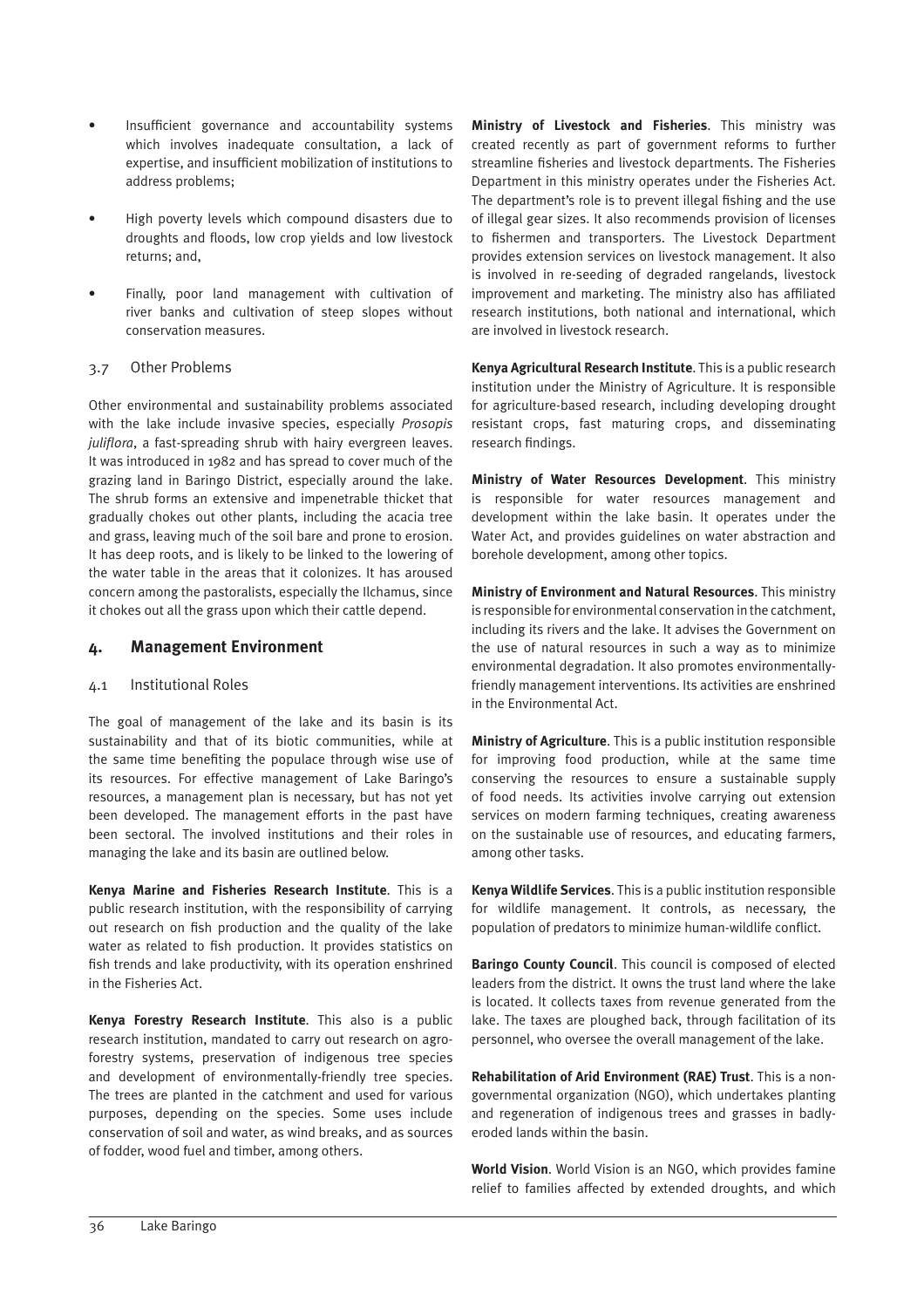have lost crops and other resources. Assistance also is given to those who have lost property due to floods. The objective is to enable them to recover from their losses and resume their livelihood activities as rapidly as possible.

**Honey Care**. This is a CBO responsible for promoting honey production and sale. Honey is an important resource in the Baringo District, providing an alternative source of income to the local people.

**Women's Groups**. These comprise CBOs composed of women, with a common goal of improving livelihoods. They operate micro-enterprises as alternative sources of income. Such enterprises relieve consumption pressures on the lake and its resources, thereby contributing to improved resource management.

**Block Hotels**. This is a private organization operating the three-star hotel, Lake Baringo Club, near the lake. The lake and its rich biodiversity attract tourists, from which the hotel generates income. As a direct beneficiary, the Block Hotels, in turn, participate in lake management, thereby also contributing to the sustainability of the lake, which also helps sustain their business.

#### 4.2 Legislation

The lake management program operates on the basis of government legislation and policies. It is linked to other programs, such as the National Action Plan on Desertification, National Biodiversity Action Plan, Poverty Reduction Strategy Paper, and National Wetland Management. All these have a common objective of sustainable use of natural resources to meet livelihood needs. The legislative framework to enforce management initiatives operates under various acts of the Kenya Government, including the Fisheries Act, Water Act, Agriculture Act, Forest Act, Land Control Act, and Land Planning Act.

The enforcement laws are contained in the acts, which in the past have been implemented sectorally. However, the Environmental Management and Coordination Act (EMCA) was enacted in 1999 to harmonize all the environmental management laws scattered throughout the various existing acts. The implementation of this act is overseen by the National Environment Management Authority (NEMA). At the local level, District Environmental Committees and Village Environmental Committees have been established to ensure that environmental management initiatives are implemented. These committees operate by encouraging the local communities to participate in environmental management activities.

In cases where serious degradation is taking place, or where it is anticipated as a result of human activities, gazettment can be done by the minister concerned as a measure to stop the degradation. This has been done in forest areas following extensive felling of trees for timber, and recommendations made to the central Government for timber to be imported.

In other cases in which there is a deliberate illegal use of resources, law enforcers are encouraged to keep vigilance and arrest the involved parties. In cases of illegal fishing, scouts carry out surveillance in the lake and arrest poachers. The scouts are armed in order to eradicate forceful poaching. Apart from scouts, local chiefs, the administrators in the localities, have the mandate from the provincial administration to enforce legislation. Cases of arrests have been recorded in the Lake Baringo area, with illegal gear sizes of less than 4-inches being burned in public.

### 4.3 Research and Science

Research and science are prerequisites for effective resource management. Through research and scientific studies, inferences from analysis of statistics of natural phenomena and biodiversity can be made and incorporated in management plans. For example, provision of data on bird life, allowing the numbers of various birds of different species to be determined, is essential for establishing bird sanctuaries.

Research linkages have been made with both local and international universities. Examples include Egerton and Kenyatta Universities in Kenya and the University of Uppsala in Sweden. The research findings have been disseminated to rural communities through Participatory Rural Appraisal (PRA). Such research findings provide a basis for recommendations for sustainable resource management based on available resources and capacity. The fish ban, for example, was a recommendation based on research findings, resulting in improved quality and quantity of the fish catch. The improved catches made the practice readily acceptable to fishermen.

# 4.4 Management Strategies

Mitigation measures undertaken to control degradation in the basin include the control of soil erosion through terracing, contour farming and gully control, among other actions. Stone walls and desert plants (e.g., cactus) also are used to trap sediments in the flood plains. Construction of check dams and semi-circular bands to reduce overland flow rate also is undertaken. Afforestation and control of tree cutting are other control measures done to minimize degradation. However, these techniques are long-term interventions requiring time, up to a decade or more in some cases, to counteract the lake's degradation.

Other management measures include re-seeding with highyielding pasture, conservation of wetlands around the lake, and agro-forestry practices in the lake catchment using fodder trees. In addition to these measures, water harvesting and groundwater supplies are undertaken to provide alternative sources of water. Diversification of alternative livelihood opportunities is encouraged to reduce exploitation pressures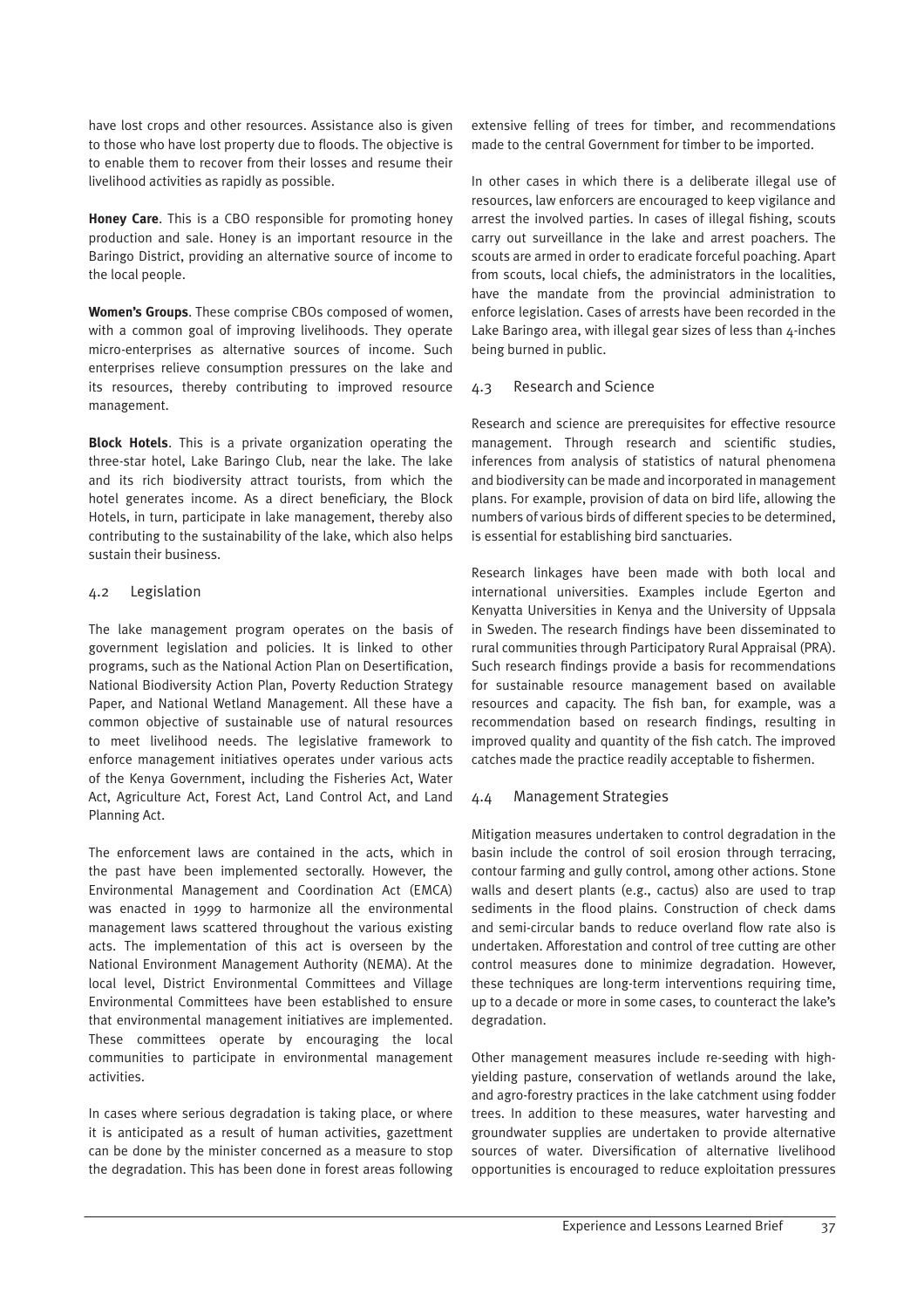on lake resources. One possible way to do this is through facilitation of micro-enterprises.

A fishing moratorium involving the local communities was implemented to improve fish stocks in the lake. The moratorium was instituted after recognition of dwindling fish stocks, based on monitoring efforts by Kenya Marine and Fisheries Research Institute (KMFRI) and the Fisheries Department. The fisherfolk were experiencing losses in income due to dwindling fish stocks; thus, it was not difficult for them to accept the moratorium in anticipation of better yields in the future. When a monitoring report was presented by KMFRI and Fisheries Department, they readily agreed to impose the moratorium, which involved instituting a fishing ban until the fish stock improved. The moratorium was enforced by the Fishermen Cooperative and the Fisheries Department. It involved regular surveillance to control illegal fishing, as well as ensuring the use of recommended gear ratios when the ban was lifted. Although fishing is a major income-generating activity for the communities around the lake, they are not entirely dependent on it, but also engage in agro-pastoralism and micro-enterprises. During the fishing ban, therefore, they concentrated on these other livelihood opportunities. However, regulated subsistence fishing, using hooks, was allowed to continue among the communities living on the island. Some opposition to the moratorium was noted from a few individuals, who continued to poach. This situation, however, diminished with time, following community participation in surveillance and education facilitated by the LBCB land and water management project.

The progress in increasing fish production during the moratorium was monitored by the Fisheries Department and KMFRI. The outcome of the exercise was disseminated to stakeholders through quarterly reports and stakeholder forums. Recent spot checks showed that the ban, instituted about two years ago, has allowed Tilapia (*Oreonchromis niloticus*) to grow to an average size of 29 cm, from the previous average of 15 cm. To prevent future moratoria, overfishing should be minimized by requiring use of the correct-sized fishing gear, regulating the number of licensed fishermen, and regular surveillance to prevent illegal fishing. In contrast to the fish moratorium, erosion control in grazing lands has had little success. This is because, when compared to the lake, a common resource, the cattle which cause overgrazing are individually owned by pastoralists, who are reluctant to control herd numbers to conform with the land's carrying capacity.

Wildlife conservation and community-based water projects also are being undertaken to further reduce degradation of the lake and its resources. Some of the biodiversity conservation activities are fish and bird counts, protecting endangered species, prohibition of illegal poaching, and establishment of a Ramsar site for Lake Baringo.

The current management initiatives in the Lake Baringo drainage basin are mainly sectoral. Activities currently receiving the most attention include fishing, soil conservation and agro-forestry, tourism development and biodiversity, micro-enterprises, and water resources management. Through its designation as a Ramsar site in 2001, Lake Baringo is now recognized as a wetland of international importance, therefore open to funding opportunities to conserve its resources, support livelihood opportunities and reduce land degradation. The management plan under development is aimed at integrating all the sectoral plans, and is in accordance with the Ramsar Convention. Lake Baringo itself is in trust land, with its management under the jurisdiction of the Baringo County Council. The council focuses on income-generating activities (e.g., tourism, fishing), however, with little attention given to catchment conservation. With the development and implementation of an integrated management plan, therefore, it is anticipated that the management of the lake and its basin will be diversified, and include both income and non-income generating activities, as well as incorporating all stakeholders.

# 4.5 Conflicts and Constraints

The institutions responsible for managing Lake Baringo are not devoid of constraints; this hinders the sound management of the lake. One constraint is the lack of resources, such as boats for surveillance. The Fisheries Department, for example, has been incapacitated and could not carry out regular surveillance for an extended period of time, due to lack of motorized boats. This has resulted in cases of illegal fishing during the period of the ban. Coordination of stakeholder activities is another constraint in managing the lake. This is because every stakeholder has a program of activities, which may not conform to others, in as much as they have a common goal of sustainable management of natural resources. Conflict of interest is another drawback in lake management. This is particularly so with the local communities, who exploit the resources of the lake and its basin to meet their livelihood needs. The fishing ban may conflict with the interest of the fishermen to meet their livelihood needs through fishing activities.

Grazing of cattle along the lakeshore, especially during dry seasons, is another area that has generated controversy. The pastoralists keep large herds of cattle, which cannot be sustained by the available biomass, especially during dry seasons. Consequently, they enter the lakeshore areas, where their cattle graze and destroy the habitats of other plants and animal species. Control of the number of the herds as a management strategy is a practice which is not acceptable to the pastoralists. As an alternative, a participatory range management plan that regulates access to grazing lands and movement of herds could be developed and implemented. The plan could be derived from traditional systems, with involvement of pastoralists and enforcement by elders. Through CBOs, rotational grazing can be introduced, in which herds are rotated to allow re-vegetation. This is likely to increase the carrying capacity of the rangelands, and will readily be accepted by the pastoralists. Lack of support, ineffective legislation, lack of transparent decision-making systems, lack of qualified personnel in environmental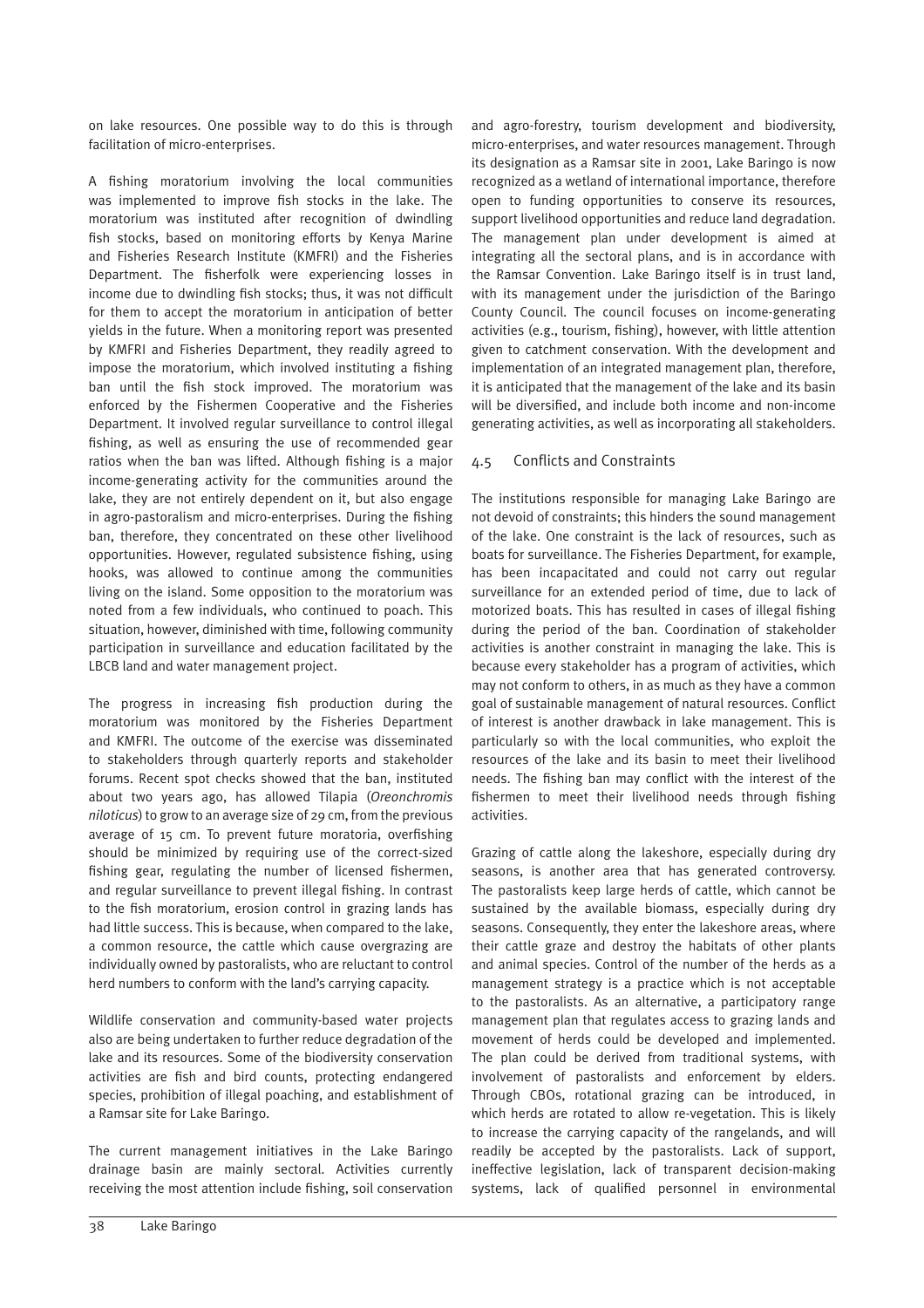management and lack of sufficiently trained personnel are additional drawbacks affecting the institutions.

The lack of a management plan for the lake and its drainage basin is another management constraint. Since the current management initiatives are sectoral, the negative impacts that may occur from an activity also are likely to influence other sectors. Such sectors may have difficulty in formulating solutions to problems whose origin they may not know. The construction of dams upstream for domestic water supply, for example, resulted in reduced flows downstream and into the lake. Consequently, the downstream population suffered from inadequate water supplies, which they need, not only for domestic use, but also for irrigation. Fish production also decreased partly because of reduced inflows into the lake. Siltation of Chemeron Dam is another side effect that has reduced the capacity of the dam and, hence, the reliability of the downstream water discharge to meet irrigation needs. Since there is interconnection between the activities of various sectors, however, involvement of all stakeholders is inevitable. This requires a management plan and a clear Government policy, especially on lake management, which is unfortunately still lacking.

Other constraints to the management of Lake Baringo and its drainage basin include the following:

- Lack of local expertise, lack of coordination, retrenchment of staff, especially in government institutions, and low incentives, which demoralize personnel responsible for effective management of resources;
- Inadequate understanding by the public and decisionmakers on the effects of human activities on the lake and its drainage basin;
- Lack of data and information about the problems facing the lake and it drainage basin;
- Inaccessibility to information on past studies and research on the lake and its drainage basin;
- Lack of understanding by many lake basin inhabitants, especially among those who live on the hillslopes at a considerable distance from the lake, about their individual roles in causing lake problems;
- Lack of knowledge by most of the indigenous communities of what actions to take to help solve lake problems;
- Lack of feedback of information to government officials;
- Frequent droughts and floods;
- Inadequate accessibility to safe water:
- Livestock diseases;
- High land preparation costs;
- Limited market opportunities;
- Lack of public awareness; and,
- Land tenure system and cultural values.

Some constraints can be minimized through environmental educational programs. The conflicts, on the other hand, are resolved from two possible approaches. One way is through the Provincial Administration, whereby the District security teams from different districts organize roundtable discussions to find amicable solutions to the conflicts, or to enforce law and order among the conflicting groups. The other approach is through village elders from the conflicting groups. The elders usually can easily identify the root causes of the problem and help find solutions acceptable to the conflicting groups.

#### 4.6 Capacity Building and Public Participation

Capacity-building efforts undertaken to manage the lake and its drainage basin include training of farmers to create awareness, so that they become receptive to resource management initiatives. These activities include the involvement of local communities in the tree-planting process, participation in programs such as the Kenya-Finland Livestock Development Programme Bull Scheme, which also entails empowering women's groups in land rehabilitation. Other activities include on-farm demonstrations by extension workers, village environmental committees to oversee the dayto-day implementation of the on-farm management practices, and training extension staff regarding new technologies. Strengthening institutions through facilitating support of micro-enterprises on income diversification and educational visits to demonstration sites are additional capacity-building initiatives.

As part of capacity-building activities, an excursion to Lake Bogoria resulted in passing resolutions that were to be used as guidelines to ensure good management of the lake. These were as follows:

- Formation of beach committees;
- Joint patrol and surveillance with the Fisheries Department;
- Supporting research to determine the rate of recovery of the lake's fishery;
- Participation in tree planting; and,
- Involvement of women groups in fodder farming and zero grazing.

One of the experiences of stakeholder involvement is that they tend to participate in activities in which they will get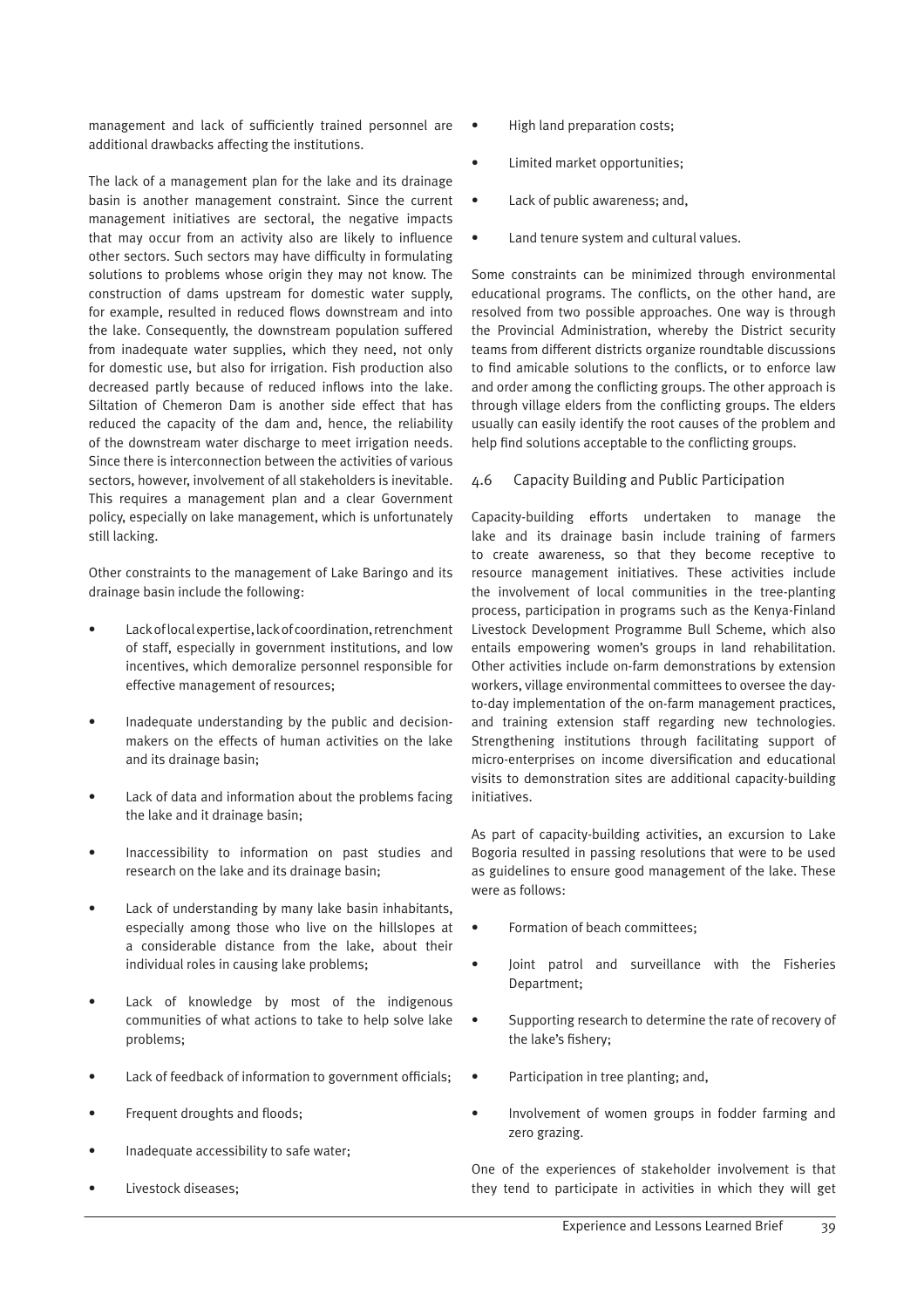direct benefits, or if the activities are linked to their livelihood needs. Creation of awareness among stakeholders on the importance and value of the lake, and the need to conserve it, has been made possible through training, sensitization and mobilization, using PRA methods. Such methods include field days, workshops, seminars and demonstrations in which the stakeholders learn through participation.

#### 4.7 Financial Investment

Financial investments made to help solve the problems associated with the sustainable use of the lake and its resources include:

- Ministry of Livestock and Fisheries—US\$30,000 between 1998 and 1999;
- Local Afforestation Scheme (LAS)-US\$52,000 for 1.8 million seedlings for planting during 1999 and 2000;
- UNICEF and various NGOs—US\$107,000 in 1999-2001 to undertake community-based water projects;
- Kenya-Finland Livestock Development Programme Bull Scheme for cow rotation—approximately US\$74,000; and,
- UNEP/GEF, through LBCB project—approximately US\$750,000 during 2001 to 2003 for capacity building and rehabilitation of degraded Lake Baringo basin areas.

#### 4.8 UNEP/GEF LBCB Project

Environmental degradation was identified as a major constraint to development in the Lake Baringo basin. The increase in both the human and animal population beyond the land carrying capacity, and unsuitable land use activities, in the drainage basin resulted in a decrease in the natural resource base that supports livelihoods and biodiversity. The environmental status of Lake Baringo has been the concern of the Government of Kenya (GOK), NGOs and local communities for a long time. In 2000, the GOK forwarded a proposal to UNEP to fund the LBCB Project, with the main objective of building the capacity of the local communities and institutions to respond positively in addressing the impacts of land degradation, through demonstration of best land use practices. The project was formulated with line ministries, in consultation with the local communities and other stakeholders. The entry point to the communities was through PRA and socio-economic surveys, with the main problems focusing on land degradation, biodiversity conservation, and aquatic resources.

The approach adopted was to facilitate institutions to build their capacity for sustainable environmental management. The advantages of this approach include involvement of stakeholders in a participatory manner, strengthening of institutional partnerships/synergies, resource mobilization, and ownership.

The disadvantages of this approach include weak partners, little budgetary harmonization, ownership of credit concerns, lack of transparency, and high expectations from stakeholders.

The entry point of the UNEP/GEF Project was to build capacity for managing natural resources and improving income through facilitation of various stakeholders. One such activity to which UNEP/GEF funds were committed is micro-enterprise, which was introduced to assist organized community groups to engage in environmentally-friendly income-generating activities, in order to relieve land use pressures and, at the same time, raise people's livelihood standards. Other activities include environmental education and conservation programs, facilitation of stakeholder forums, and policies and facilitation of research.

#### 4.9 Achievements of UNEP/GEF LBCB Project

The LBCB Project facilitated eight women's groups, two selfhelp groups, and a community-based organization. Financial grants totaling US\$16,500 were allocated to fund microenterprise and conservation activities, including the purchase of zero-grazing animals, poultry-keeping, merchandise kiosks and market day trading, purchase and sale of livestock, agrovet store establishment, food crop production, roof water catchment, and soil and water conservation measures. Overall, 294 households, with a population of about 1,000 people, were involved. The assessment results revealed that, out of the total grants released, US\$10,000 (61.24%) had been utilized by end of June 2003, with a revolving fund build-up of US\$7,000 generated by four groups.

The achievements brought by micro-enterprise support include the establishment of 70 acres of pastures, 25 acres of agroforestry plots, 55 acres of food crops, and purchase of 16 dairy animals and 200 poultry birds. Others included 2,000 goats bought or sold, 16 roof water catchment tanks, and 60 energysaving likos. The benefits accrued from these achievements included increased sources of income to the groups and individual members, on-farm manure sources from dairy and poultry units, group-managed credit facilities, up to 900 manhours per month saved for other farm activities, technology transfer to neighbors, reduced water-borne disease incidences, and savings on wood fuel. Other significant achievements are listed below.

• Production of baseline information on Lake Baringo on land cover mapping, hydrological data, soil erosion assessments, socio-economics assessments and biodiversity inventories. The reports were produced in collaboration with consultants from local universities and research institutions. The information generated has been used to formulate project activities and disseminated to other stakeholders.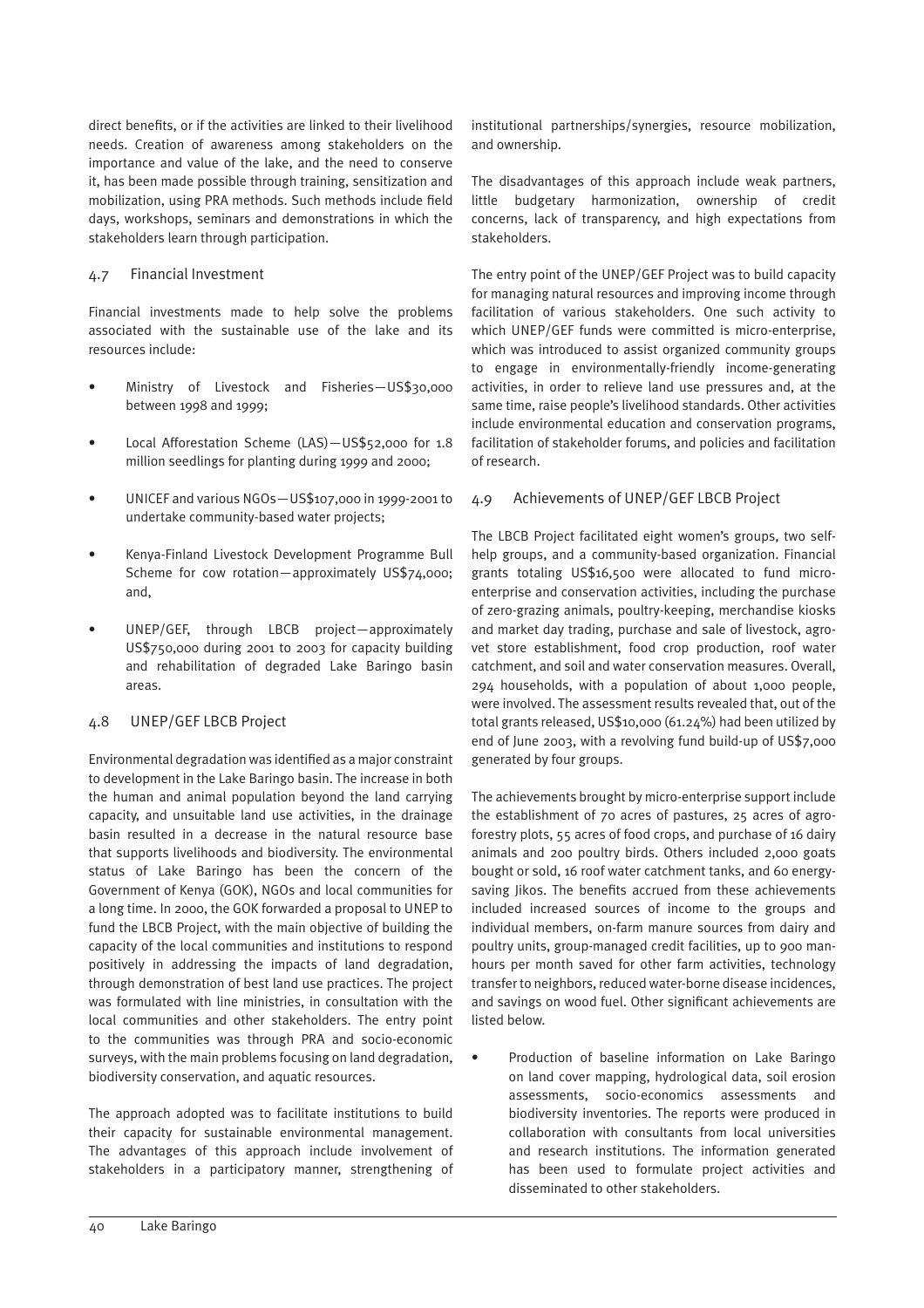- Support of research institutions through procurement of scientific equipment and means of transport. The project procured scientific equipment for KMFRI worth US\$5,000 and a boat worth US\$3,000. The project also procured a boat engine for the Fisheries Department, worth US\$3,000, for routine surveillance in the lake.
- The facilitation of dialogue and formation of partnerships among government, NGOs and community institutions on resource management.
- Creation of increased project awareness, which has caused the local people to establish four communitymanaged wildlife sanctuaries in Kaptuya, Kichirtit, Rugus and Kampi ya Samaki. The Ilchamus community is currently negotiating with the Giraffe Centre for the return of the Baringo Giraffe to its original habitat in Baringo. The Kenya Wildlife Service and LBCB project are currently assisting this community to make the sanctuaries operational.
- Facilitation of extension agents from the Department of Agriculture to assist farmers to develop soil and water conservation structures. Over 30,000 m of terraces have been constructed to date. An encouraging outcome of this effort, which will act as an incentive for conservation, is the successful harvest these farmers got after previous years of crop failure.
- A successful lobby with the Baringo County Council to establish a management committee for the Lake Baringo ecosystem. The committee draws its membership from the Baringo County Council, District Administration, other government departments, community leaders and NGOs. It is responsible for the management of the lake ecosystem, and is currently working on developing an integrated management plan. A major outcome of this initiative is the designation of Lake Baringo as Kenya's fourth Ramsar site. Through this initiative, the management committee, in consultation with the local fishermen cooperative and other stakeholders, unanimously agreed to a moratorium on fishing in Lake Baringo to allow the depleted fish stock to recover.
- Assistance to the Baringo County Council, Samburu County Council and the District Security teams in the two Districts to re-open the Samburu-Baringo component of the northern tourism circuit, which had been closed since 1991. The project procured communication equipment for monitoring the movement of tourists and their security along the route. The communities along the circuit were also trained to generate income, through the sale of artifacts and the establishment of cultural centers.
- Participation in the review of government policies in the wetlands, livestock marketing and tourism sectors. It also includes participation in the regional wetlands

policy formulation workshop, and input of significant contributions subsequently incorporated into the draft policy. In livestock marketing, the project contributed to the National Poverty Reduction Strategy Paper (PRSP), through the Pastoralists thematic group. On tourism policy, the project presented its recommendations to the review committee during the regional workshop in Eldoret. The project also is pursuing forest policy development.

- Facilitation of the rehabilitation of degraded lands was achieved. Relevant efforts included grass reseeding of 32 individual plots, promotion of agro-forestry practices in seven schools, protection of ten water springs, promoting water harvesting techniques for dryland farming in 20 farms, support for the establishment of four demonstration sites for alternative livestock fodder, and promotion and construction of 40 energy-saving stoves.
- Participatory management and conservation of biodiversity also was undertaken. In the process, eight locational environmental committees were established, and four community conservation groups registered. Further, 20 government officers were trained in short courses on gender and agro-meteorology. Community workers also were trained in participatory agricultural extension methodologies. The project also integrated various Locational Environmental Action Plans (LEAPS) and sectoral plans into a management structure for the entire Lake Baringo ecosystem.
- Facilitation of capacity-building and sustainable livelihood security also was achieved. Relevant activities included facilitation of seven groups of micro-enterprises, planting of 1,546 mango and 867 macadamia seedlings, recruitment and training of farmers, procurement and distribution of seed varieties of drought resistant pulses worth US\$4,000, and training of 60 pastoralists on livelihood risk management.
- Awareness creation programs, including environmental education, using video shows in 16 schools, eight exchange visits between communities and opinion leaders, and several study tours and exchange visits by the community to rehabilitation sites. The project also organized one joint meeting between District Environmental Committees from the four districts (Nakuru, Laikipia, Koibatek and Baringo) of the Lake Baringo drainage basin.
- Funds from other organizations for community-based projects were mobilized. These include a pledge of US\$50,000 from UNDP Kenya for land adjudication in Salabani location, and US\$50,000 from Tourist Trust Fund Kenya to facilitate development of tourism area plan for the Lake Baringo circuit. The project also negotiated for US\$2,000 from the UNDP Kindelevu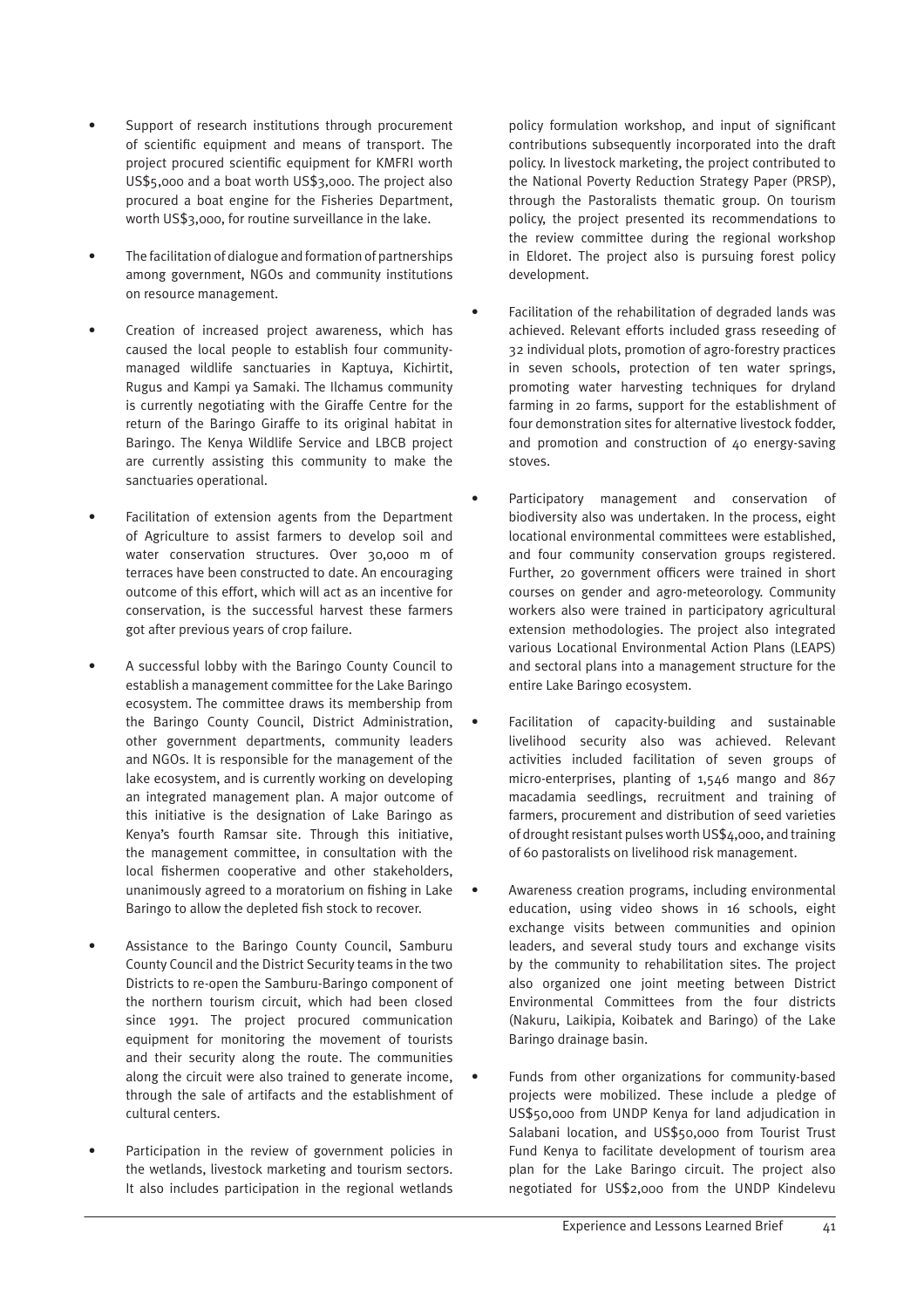Project for the Marti water pan, and US\$3,000 from World Vision for construction of the Lomunge water pan.

# **5. Lessons Learned**

# 5.1 Stakeholder Involvement

Lake management programs should involve all relevant stakeholders and all other parties interested in the sustainable use of a lake and its resources. This practice will not only minimize the duplication of activities, but will also ensure wise and efficient use of resources. Through the sharing of information, knowledge will be generated and appraised. The interests of the community, preferences and values also will be taken into account in the management plan, thereby minimizing conflicts of interest. This approach also makes the community more receptive to lake management efforts. Care should be taken to involve members of the community from all strata in the management efforts, to ensure their interests are adequately considered.

# 5.2 Improvement of Livelihood Security

Local people will tend to support those interventions that they perceive to favor their aspirations, especially those that improve their livelihood security. For example, most farmers in the lake basin were not willing to construct terraces and other water conservation structures until they saw the successful harvest obtained by those who did so. Similarly, they do not see direct gains in natural resource conservation and management. This is exacerbated by the lack of critical mass with interest in resource conservation, communal land ownership and high poverty levels. Thus, it is important to develop environmental awareness packages with incentives, in order to build a conservation constituency at a grassroots level.

# 5.3 Diversification of Income

Income diversification offers more alternatives for meeting livelihood needs. It reduces over-dependence on one resource, which often can lead to environmental degradation. For example, the Pokots and the Ilchamus are mainly pastoralists and keep large herds of cattle which do not match the carrying capacity of the grazing land. This causes problems of overgrazing, with increased soil erosion and the siltation of rivers and lakes. In addition to land degradation, their animals die during drought periods, thereby reducing their livestock products. Other income-generating activities (e.g., bee keeping, micro-enterprises) are necessary because they reduce pressure on land and minimize risks.

# 5.4 Biodiversity—A Source of Income and Food

From the perspective of the local people, biodiversity in arid and semi-arid areas involves a pastoral risk management strategy. From their perspective, biodiversity is a source of food and income. During severe droughts, pastoralists hunt wildlife to supplement their protein supplies. Similarly, they burn acacia and other trees to produce charcoal for sale to compensate for livestock losses. Biodiversity conservation is acceptable to the local people if it can generate socio-economic benefits higher than the subsistence utilization, a mentality caused by a lack of awareness. It is worth noting that improved rangeland can attract more biodiversity with more gains. For example, four animal species have returned to a piece of land rehabilitated for a period of 12 months. Similarly, birds have built nests on trees in demonstration plots set up by a local NGO, whereas there are no nests on trees in nearby degraded areas. Thus, it is important to have sufficient information on biodiversity in the lake basin, including the social dimension of its conservation.

# 5.5 Conservation to Focus on the Means of Achieving the End Result

Conservation projects should focus not only on producing physical end products, like the total area and species conserved, but also on the means of achieving the end result. This is critical especially when multiple stakeholders are involved. The LBCB Project applied the participatory approach and formation of partnerships among key stakeholders to create synergy and increased sense of ownership, as a means of enhancing the conservation of natural resources in the Lake Baringo drainage basin. While it is prudent to take an integrated approach involving various development partners and stakeholders, it also is important to critically examine some of the underlying assumptions. Most development agencies share the same vision of livelihood improvement, but have their own preconceived ideas about community approach and implementation strategy. They also operate on different budgets and time scales. If the operations of these partners are not regulated and harmonized, it can create confusion for the local communities, and scrambling for recognition at the expense of conservation. The UNEP/GEF Project played a pivotal role in the synchronization of activities among the stakeholders through a participatory approach.

# 5.6 Awareness Creation, Capacity Building and Sustainable Resource Use

Creation of awareness and education of the stakeholders on various management scenarios are the major aspects of building capacity for implementing and addressing the principles of sustainable lake management. The local communities who are the direct beneficiaries, and who exploit the resources to meet their livelihood demands, should be made aware of the risks involved in such exploitation. In the majority of cases, they only consider the short-term benefits, at the expense of the long-term ones. In addition to the excessive exploitation of fish, the forest reserves also have been exploited not only in the hillslopes of the Lake Baringo drainage basin, but in all forest areas of Kenya. The forest area of Kenya is currently less than 2%, much less than the 9% forest coverage characterizing Africa and 20% of the